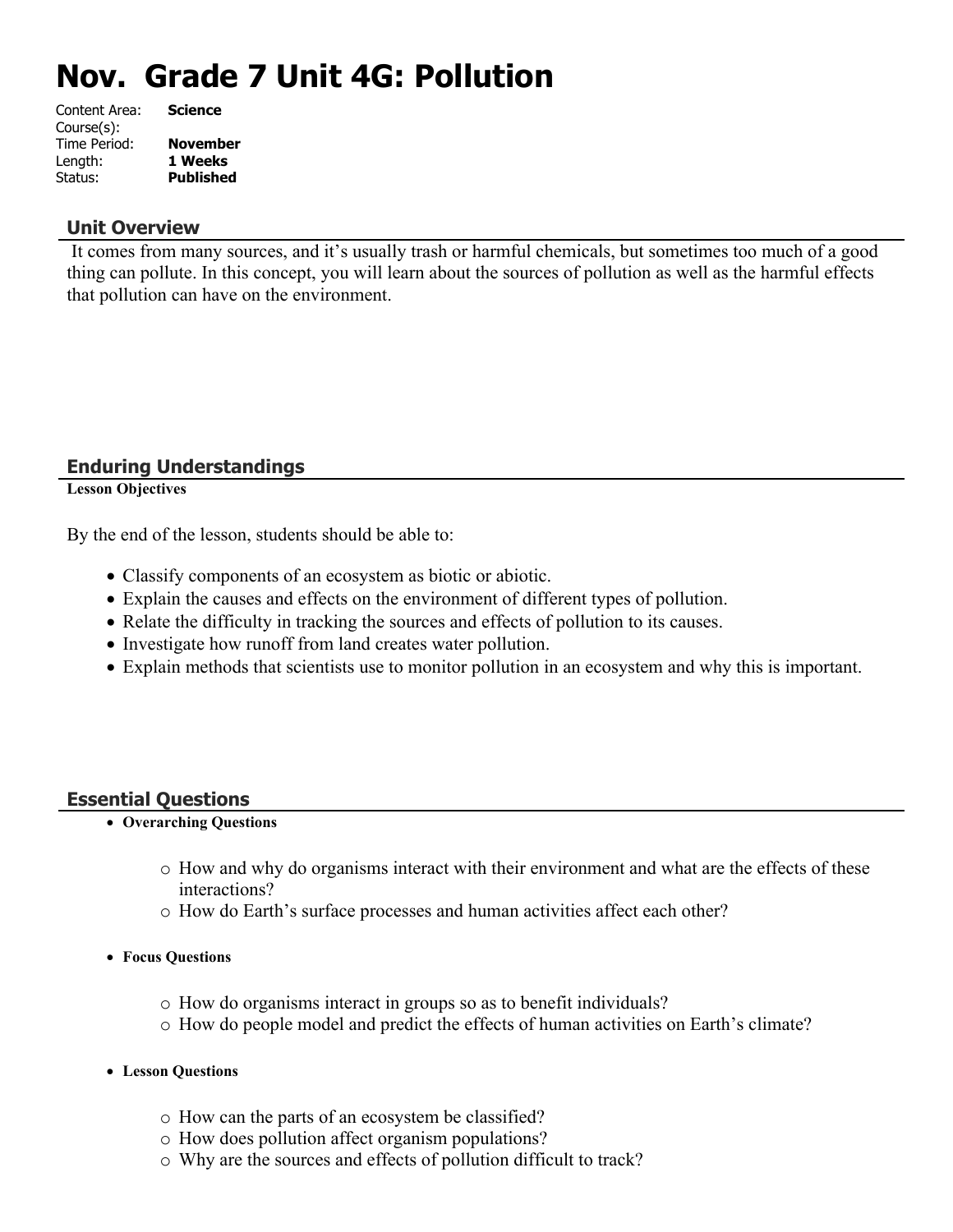- o How do scientists monitor populations for signs of pollution and why is this important?
- **Can You Explain?**
	- o What methods do scientists use to monitor different sources of pollution and their environmental effects, and how do they model runoff from land that creates water pollution?

## **Instructional Strategies & Learning Activities DISCOVERY TECHBOOK LESSONS:**

• [The Five E Instructional Model](https://app.discoveryeducation.com/learn/techbook/units/e82b02d7-bf5b-4915-ac4e-15a18765a628/concepts/41d9be71-c1d2-4bb5-a1a5-bfe1fc0b48d3/lesson/sections/95250115-15cb-4f39-856e-d306d32a9bd6#c4ecb961-38a3-426c-a5c8-9bca43fc27dc)

Science Techbook follows the 5E instructional model. As you plan your lesson, the provided Model Lesson includes strategies for each of the 5Es.

• [Engage \(45–90 minutes\)](https://app.discoveryeducation.com/learn/techbook/units/e82b02d7-bf5b-4915-ac4e-15a18765a628/concepts/41d9be71-c1d2-4bb5-a1a5-bfe1fc0b48d3/lesson/sections/95250115-15cb-4f39-856e-d306d32a9bd6#68df2bfe-e472-47b1-812d-6030602bae34)

Students are presented with the story of DDT, its dangers, and subsequent regulation. Students begin to formulate ideas around the Can You Explain? (CYE) question.

• [Explore \(90 minutes\)](https://app.discoveryeducation.com/learn/techbook/units/e82b02d7-bf5b-4915-ac4e-15a18765a628/concepts/41d9be71-c1d2-4bb5-a1a5-bfe1fc0b48d3/lesson/sections/95250115-15cb-4f39-856e-d306d32a9bd6#045ddb8e-4bba-44b4-a616-a912d6bef7e7)

Students investigate questions about how an ecosystem is affected by pollution by using evidence from text and media assets. Students complete an Exploration and examine the effects that a single source of pollution can have throughout an ecosystem.

• [Explain \(45–90 minutes\)](https://app.discoveryeducation.com/learn/techbook/units/e82b02d7-bf5b-4915-ac4e-15a18765a628/concepts/41d9be71-c1d2-4bb5-a1a5-bfe1fc0b48d3/lesson/sections/95250115-15cb-4f39-856e-d306d32a9bd6#60dd13c7-eba9-4104-bc0b-b6e86bfcbb4f)

Students construct scientific explanations to the CYE question by including examples of how scientists monitor different sources of pollution, their environmental effects, and how these pollutants travel through the local environment.

• [Elaborate with STEM \(45–135 minutes\)](https://app.discoveryeducation.com/learn/techbook/units/e82b02d7-bf5b-4915-ac4e-15a18765a628/concepts/41d9be71-c1d2-4bb5-a1a5-bfe1fc0b48d3/lesson/sections/95250115-15cb-4f39-856e-d306d32a9bd6#abcdd176-03c0-49ec-9601-ddd02f8e34fa)

Students apply their understanding of pollution as they learn about using statistics to protect consumers, research approaches for cleaning up oil spills, and examine the effects of light pollution.

• [Evaluate \(45–90 minutes\)](https://app.discoveryeducation.com/learn/techbook/units/e82b02d7-bf5b-4915-ac4e-15a18765a628/concepts/41d9be71-c1d2-4bb5-a1a5-bfe1fc0b48d3/lesson/sections/95250115-15cb-4f39-856e-d306d32a9bd6#3da08f3f-dda5-4a78-8789-9d152b6ba2ee)

Π

Students are evaluated on the state science standards, as well as Standards in ELA/Literacy and Standards in Math standards, using Board Builder and the provided concept summative assessments.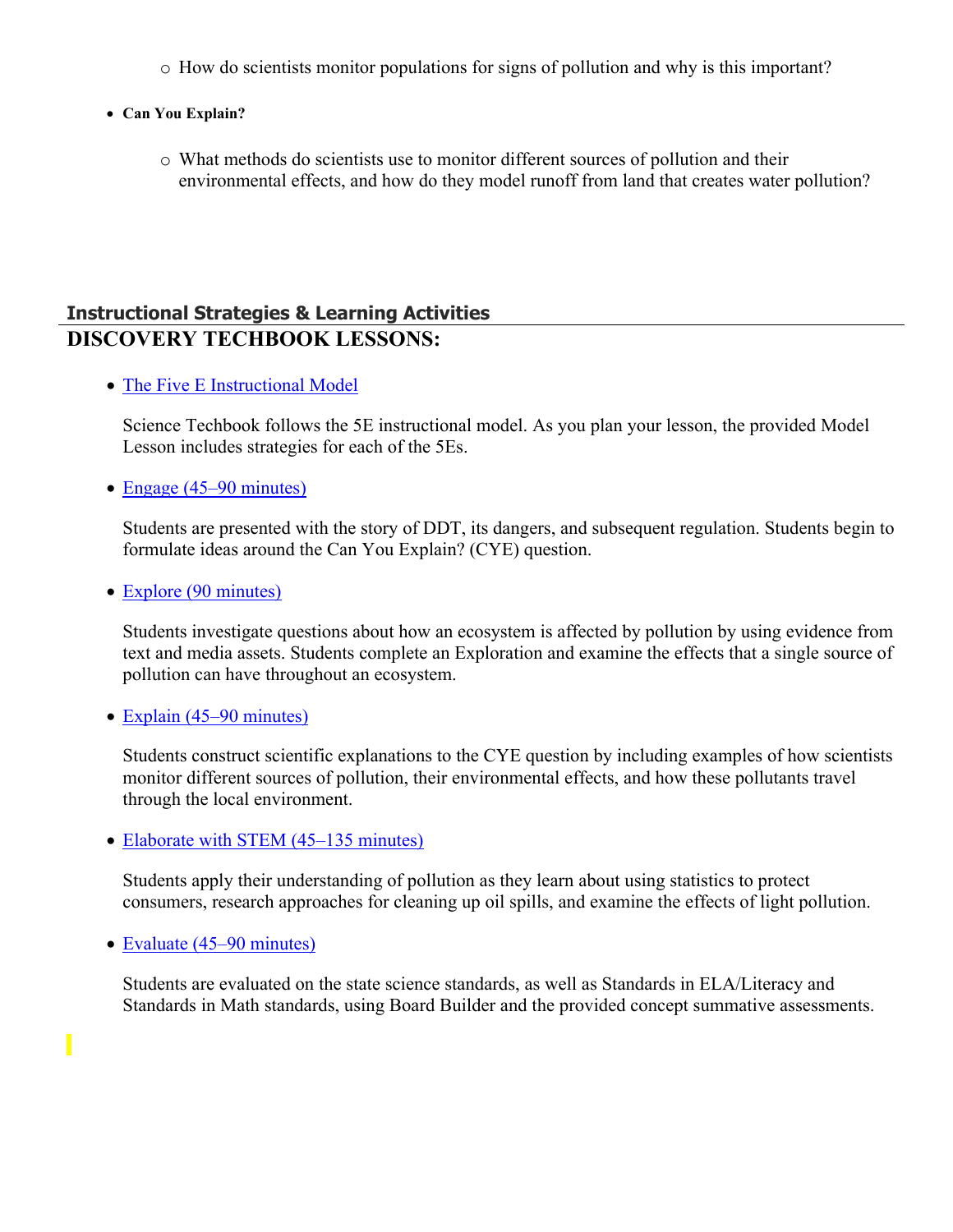# **Integration of Career Readiness, Life Literacies and Key Skills**

| TECH.9.4.8.CI.4   | Explore the role of creativity and innovation in career pathways and industries.                                                                                                                                                                                                 |
|-------------------|----------------------------------------------------------------------------------------------------------------------------------------------------------------------------------------------------------------------------------------------------------------------------------|
| TECH.9.4.8.TL.4   | Synthesize and publish information about a local or global issue or event (e.g., MSLS4-5,<br>6.1.8. Civics PI.3).                                                                                                                                                                |
| TECH.9.4.8.IML.8  | Apply deliberate and thoughtful search strategies to access high-quality information on<br>climate change (e.g., 1.1.8.C1b).                                                                                                                                                     |
| TECH.9.4.8.CT.1   | Evaluate diverse solutions proposed by a variety of individuals, organizations, and/or<br>agencies to a local or global problem, such as climate change, and use critical thinking<br>skills to predict which one(s) are likely to be effective (e.g., MS-ETS1-2).               |
| TECH.9.4.8.IML.12 | Use relevant tools to produce, publish, and deliver information supported with evidence<br>for an authentic audience.                                                                                                                                                            |
| TECH.9.4.8.GCA.2  | Demonstrate openness to diverse ideas and perspectives through active discussions to<br>achieve a group goal.                                                                                                                                                                    |
| TECH.9.4.8.CT.2   | Develop multiple solutions to a problem and evaluate short- and long-term effects to<br>determine the most plausible option (e.g., MS-ETS1-4, 6.1.8.CivicsDP.1).                                                                                                                 |
|                   | Multiple solutions often exist to solve a problem.                                                                                                                                                                                                                               |
| WRK.9.2.8.CAP.3   | Explain how career choices, educational choices, skills, economic conditions, and personal<br>behavior affect income.                                                                                                                                                            |
| TECH.9.4.8.CT.3   | Compare past problem-solving solutions to local, national, or global issues and analyze the<br>factors that led to a positive or negative outcome.                                                                                                                               |
| TECH.9.4.8.IML.14 | Analyze the role of media in delivering cultural, political, and other societal messages.                                                                                                                                                                                        |
| TECH.9.4.8.IML.5  | Analyze and interpret local or public data sets to summarize and effectively communicate<br>the data.                                                                                                                                                                            |
| TECH.9.4.8.Cl.3   | Examine challenges that may exist in the adoption of new ideas (e.g., 2.1.8.SSH,<br>6.1.8. Civics PD. 2).                                                                                                                                                                        |
| TECH.9.4.8.TL.2   | Gather data and digitally represent information to communicate a real-world problem<br>(e.g., MS-ESS3-4, 6.1.8.EconET.1, 6.1.8.CivicsPR.4).                                                                                                                                      |
| WRK.9.2.8.CAP.2   | Develop a plan that includes information about career areas of interest.                                                                                                                                                                                                         |
| TECH.9.4.8.GCA.1  | Model how to navigate cultural differences with sensitivity and respect (e.g., 1.5.8.C1a).                                                                                                                                                                                       |
| WRK.9.2.8.CAP.4   | Explain how an individual's online behavior (e.g., social networking, photo exchanges,<br>video postings) may impact opportunities for employment or advancement.                                                                                                                |
| TECH.9.4.8.TL.3   | Select appropriate tools to organize and present information digitally.                                                                                                                                                                                                          |
| WRK.9.2.8.CAP.1   | Identify offerings such as high school and county career and technical school courses,<br>apprenticeships, military programs, and dual enrollment courses that support career or<br>occupational areas of interest.                                                              |
| TECH.9.4.8.IML.9  | Distinguish between ethical and unethical uses of information and media (e.g., 1.5.8.CR3b,<br>8.2.8.EC.2).                                                                                                                                                                       |
| TECH.9.4.8.IML.4  | Ask insightful questions to organize different types of data and create meaningful<br>visualizations.                                                                                                                                                                            |
|                   | An essential aspect of problem solving is being able to self-reflect on why possible<br>solutions for solving problems were or were not successful.                                                                                                                              |
| TECH.9.4.8.Cl.1   | Assess data gathered on varying perspectives on causes of climate change (e.g., cross-<br>cultural, gender-specific, generational), and determine how the data can best be used to<br>design multiple potential solutions (e.g., RI.7.9, 6.SP.B.5, 7.1.NH.IPERS.6, 8.2.8.ETW.4). |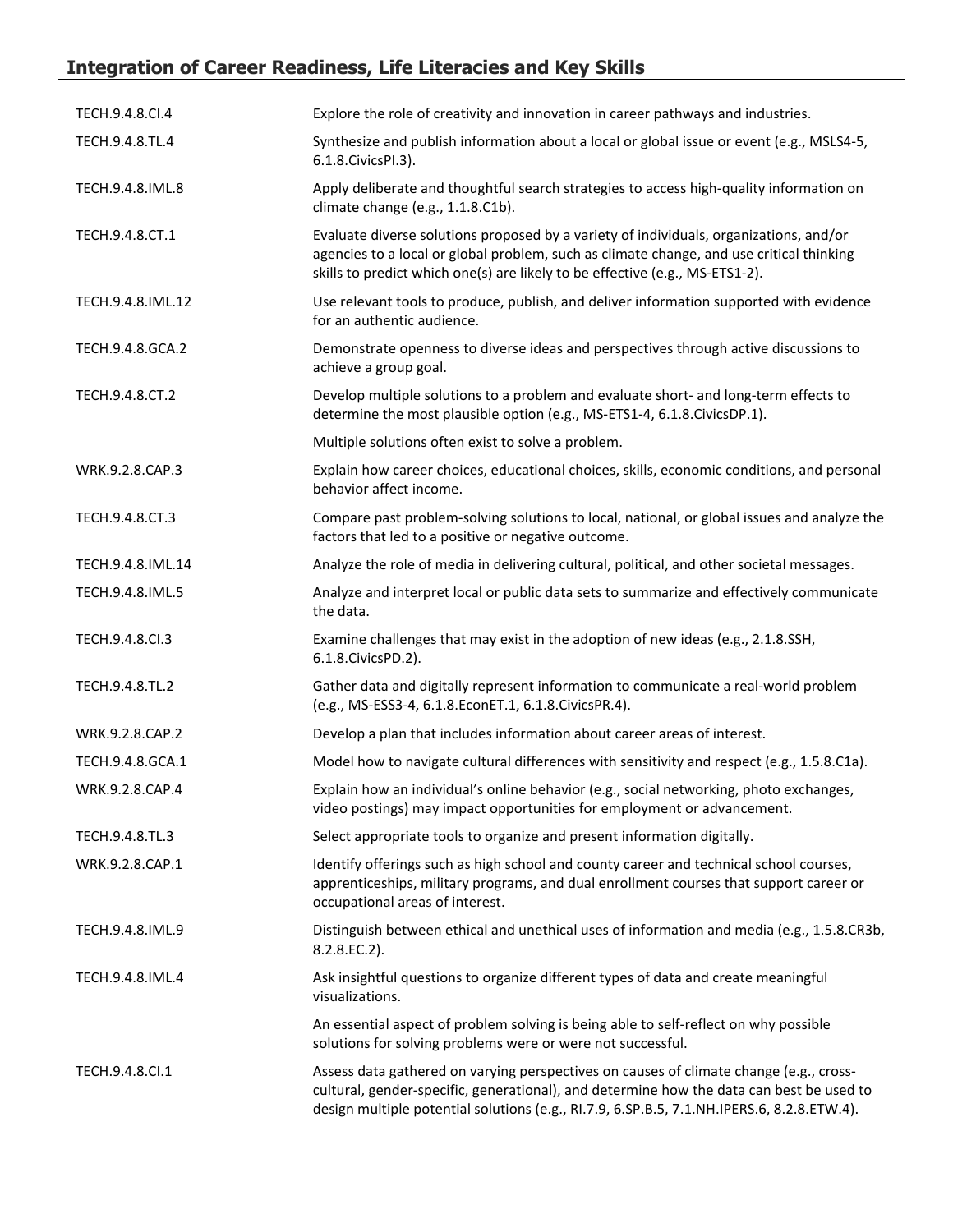# **Technology And Design Integration**

| CS.6-8.8.2.8.ETW.1 | Illustrate how a product is upcycled into a new product and analyze the short- and long-<br>term benefits and costs.                                                                                                                                                      |
|--------------------|---------------------------------------------------------------------------------------------------------------------------------------------------------------------------------------------------------------------------------------------------------------------------|
| CS.6-8.8.2.8.ED.3  | Develop a proposal for a solution to a real-world problem that includes a model (e.g.,<br>physical prototype, graphical/technical sketch).                                                                                                                                |
| CS.6-8.8.1.8.AP.6  | Refine a solution that meets users' needs by incorporating feedback from team members<br>and users.                                                                                                                                                                       |
| CS.6-8.8.1.8.DA.1  | Organize and transform data collected using computational tools to make it usable for a<br>specific purpose.                                                                                                                                                              |
| CS.6-8.8.2.8.ED.1  | Evaluate the function, value, and aesthetics of a technological product or system, from the<br>perspective of the user and the producer.                                                                                                                                  |
|                    | Resources need to be utilized wisely to have positive effects on the environment and<br>society. Some technological decisions involve trade-offs between environmental and<br>economic needs, while others have positive effects for both the economy and<br>environment. |
| CS.6-8.8.2.8.ETW.3 | Analyze the design of a product that negatively impacts the environment or society and<br>develop possible solutions to lessen its impact.                                                                                                                                |
| CS.6-8.8.2.8.ED.2  | Identify the steps in the design process that could be used to solve a problem.                                                                                                                                                                                           |
| CS.6-8.8.1.8.CS.4  | Systematically apply troubleshooting strategies to identify and resolve hardware and<br>software problems in computing systems.                                                                                                                                           |
| CS.6-8.8.2.8.ED.7  | Design a product to address a real-world problem and document the iterative design<br>process, including decisions made as a result of specific constraints and trade-offs (e.g.,<br>annotated sketches).                                                                 |
| CS.6-8.8.2.8.ETW.4 | Compare the environmental effects of two alternative technologies devised to address<br>climate change issues and use data to justify which choice is best.                                                                                                               |
| CS.6-8.8.2.8.ETW.2 | Analyze the impact of modifying resources in a product or system (e.g., materials, energy,<br>information, time, tools, people, capital).                                                                                                                                 |

# **Interdisciplinary Connections**

| MA.6.RP.A.2   | Understand the concept of a unit rate $\mathbb{Z}/\mathbb{Z}$ associated with a ratio $\mathbb{Z}:\mathbb{Z}$ with $\mathbb{Z} \neq 0$ , and use<br>rate language in the context of a ratio relationship.                                                                                            |
|---------------|------------------------------------------------------------------------------------------------------------------------------------------------------------------------------------------------------------------------------------------------------------------------------------------------------|
| LA.WHST.6-8.1 | Write arguments focused on discipline-specific content.                                                                                                                                                                                                                                              |
| LA.WHST.6-8.7 | Conduct short research projects to answer a question (including a self-generated<br>question), drawing on several sources and generating additional related, focused<br>questions that allow for multiple avenues of exploration.                                                                    |
| LA.WHST.6-8.8 | Gather relevant information from multiple print and digital sources, using search terms<br>effectively; assess the credibility and accuracy of each source; and quote or paraphrase<br>the data and conclusions of others while avoiding plagiarism and following a standard<br>format for citation. |
| MA.6.EE.B.6   | Use variables to represent numbers and write expressions when solving a real-world or<br>mathematical problem; understand that a variable can represent an unknown number, or,<br>depending on the purpose at hand, any number in a specified set.                                                   |
| LA.WHST.6-8.9 | Draw evidence from informational texts to support analysis, reflection, and research.                                                                                                                                                                                                                |
| LA.WHST.6-8.2 | Write informative/explanatory texts, including the narration of historical events, scientific<br>procedures/experiments, or technical processes.                                                                                                                                                     |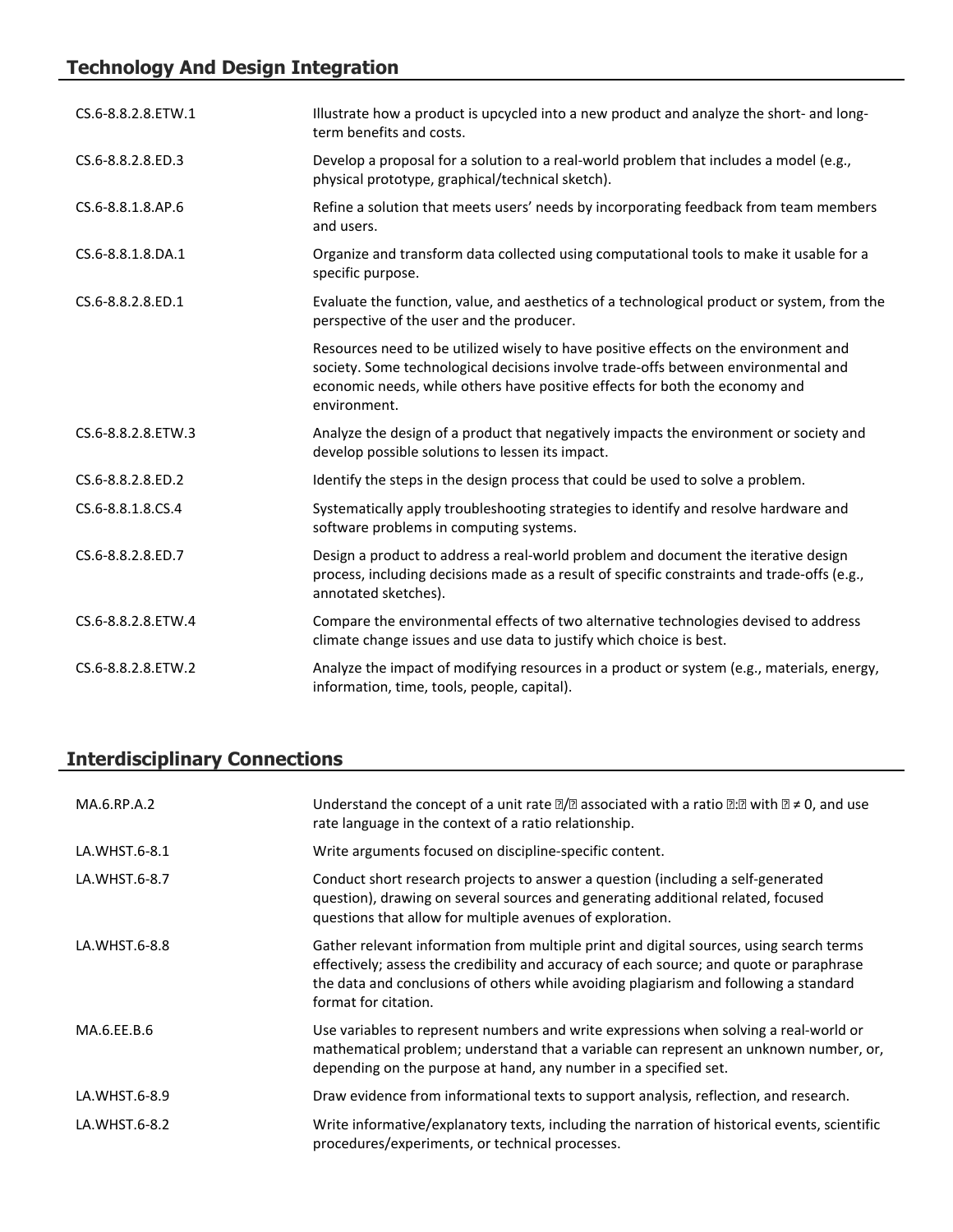| LA.RST.6-8.1  | Cite specific textual evidence to support analysis of science and technical texts.                                                                                                                                                       |
|---------------|------------------------------------------------------------------------------------------------------------------------------------------------------------------------------------------------------------------------------------------|
| LA.RST.6-8.2  | Determine the central ideas or conclusions of a text; provide an accurate summary of the<br>text distinct from prior knowledge or opinions.                                                                                              |
| LA.RST.6-8.3  | Follow precisely a multistep procedure when carrying out experiments, taking<br>measurements, or performing technical tasks.                                                                                                             |
| LA.RST.6-8.4  | Determine the meaning of symbols, key terms, and other domain-specific words and<br>phrases as they are used in a specific scientific or technical context relevant to grades 6-8<br>texts and topics.                                   |
| LA.RST.6-8.5  | Analyze the structure an author uses to organize a text, including how the major sections<br>contribute to the whole and to an understanding of the topic.                                                                               |
| LA.RST.6-8.6  | Analyze the author's purpose in providing an explanation, describing a procedure, or<br>discussing an experiment in a text.                                                                                                              |
| MA.7.EE.B     | Solve real-life and mathematical problems using numerical and algebraic expressions and<br>equations.                                                                                                                                    |
| LA.RST.6-8.7  | Integrate quantitative or technical information expressed in words in a text with a version<br>of that information expressed visually (e.g., in a flowchart, diagram, model, graph, or<br>table).                                        |
| LA.RST.6-8.8  | Distinguish among facts, reasoned judgment based on research findings, and speculation<br>in a text.                                                                                                                                     |
| LA.RST.6-8.9  | Compare and contrast the information gained from experiments, simulations, video, or<br>multimedia sources with that gained from reading a text on the same topic.                                                                       |
| MA.6.EE.A.4   | Identify when two expressions are equivalent (i.e., when the two expressions name the<br>same number regardless of which value is substituted into them).                                                                                |
| LA.WHST.6-8.4 | Produce clear and coherent writing in which the development, organization, voice, and<br>style are appropriate to task, purpose, and audience.                                                                                           |
| LA.RST.6-8.10 | By the end of grade 8, read and comprehend science/technical texts in the grades 6-8 text<br>complexity band independently and proficiently.                                                                                             |
| MA.6.RP.A.1   | Understand the concept of a ratio and use ratio language to describe a ratio relationship<br>between two quantities.                                                                                                                     |
| LA.WHST.6-8.5 | With some guidance and support from peers and adults, develop and strengthen writing<br>as needed by planning, revising, editing, rewriting, or trying a new approach, focusing on<br>how well purpose and audience have been addressed. |
| LA.WHST.6-8.6 | Use technology, including the Internet, to produce and publish writing and present the<br>relationships between information and ideas clearly and efficiently.                                                                           |

# **Differentiation**

| <b>Struggling Students</b>                                                                                                   | <b>ELL</b> |                                                                                                                                                                                                                                                                                                                                                                                                                   | <b>Accelerated Students</b>                                                                                                                                                                                                                                       |
|------------------------------------------------------------------------------------------------------------------------------|------------|-------------------------------------------------------------------------------------------------------------------------------------------------------------------------------------------------------------------------------------------------------------------------------------------------------------------------------------------------------------------------------------------------------------------|-------------------------------------------------------------------------------------------------------------------------------------------------------------------------------------------------------------------------------------------------------------------|
| 1. Using a two-<br>column chart, ask<br>students to<br>compare and<br>contrast two<br>different<br>examples of<br>pollution. |            | 1. Assist students in identifying familiar<br>prefixes and/or words within words for<br>each glossary term (e.g. niche is from the<br>Latin word nicher, which means "to create<br>$a$ nest").<br>2. Encourage students to demonstrate their<br>understanding by drawing concepts. For<br>example, they can create their own<br>models of runoff pollution or a model that<br>shows how mercury moves up the food | 1. Using their previous<br>knowledge of human<br>activities, ask students<br>some causes of pollution.<br>2. Using their previous<br>knowledge of the roles of<br>scientists, ask students to<br>monitor the ways<br>ecologists watch<br>populations for signs of |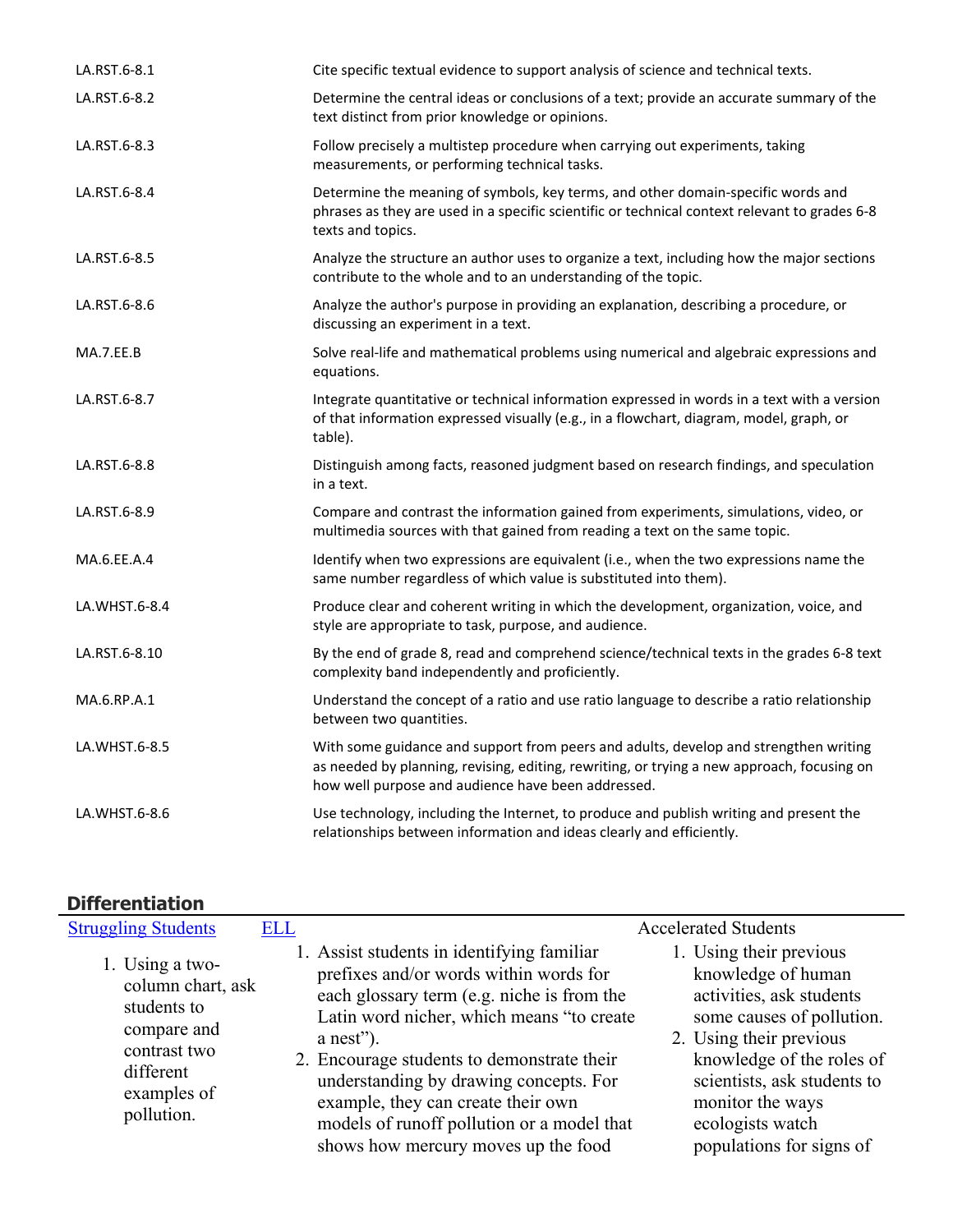[Differentiation in science](http://www.brighthubeducation.com/teaching-gifted-students/65181-differentiation-techniques-and-activities-in-the-classroom-for-gifted-students/) can be accomplished in several ways. Once you have given a pre-test to students, you know what information has already been mastered and what they still need to work on. Next, you design activities, discussions, lectures, and so on to teach information to students. The best way is to have two or three groups of students divided by ability level.

While you are instructing one group, the other groups are working on activities to further their knowledge of the concepts. For example, while you are helping one group learn the planet names in order, another group is researching climate, size, and distance from the moon of each planet. Then the groups switch, and you instruct the second group on another objective from the space unit. The first group practices writing the order of the planets and drawing a diagram of them.

Here are some ideas for the classroom when you are using differentiation in science:

- Create a tic-tac-toe board that lists different activities at different ability levels. When students aren't involved in direct instruction with you, they can work on activities from their tic-tac-toe board. These boards have nine squares, like a tic-tac-toe board; and each square lists an activity that corresponds with the science unit. For example, one solar system activity for advanced science students might be to create a power point presentation about eclipses. For beginning students, an activity might be to make a poster for one of the planets and include important data such as size, order from the sun, whether it has moons, and so on.
- Find websites on the current science unit that students can explore on their own.
- Allow students to work in small groups to create a project throughout the entire unit. For example, one group might create a solar system model to scale. Another group might write a play about the solar system. This is an activity these groups can work on while they are not working directly with you.

Differentiation in science gets students excited to learn because it challenges them to expand their knowledge and skills, instead of teaching the whole group concepts they have already mastered.

### **Modifications & Accommodations**

Refer to QSAC EXCEL SMALL SPED ACCOMMOCATIONS spreadsheet in this discipline.

### **Modifications and Accommodations used in this unit:**

In addition to differentiated instruction, IEP's and 504 accommocations will be utilized.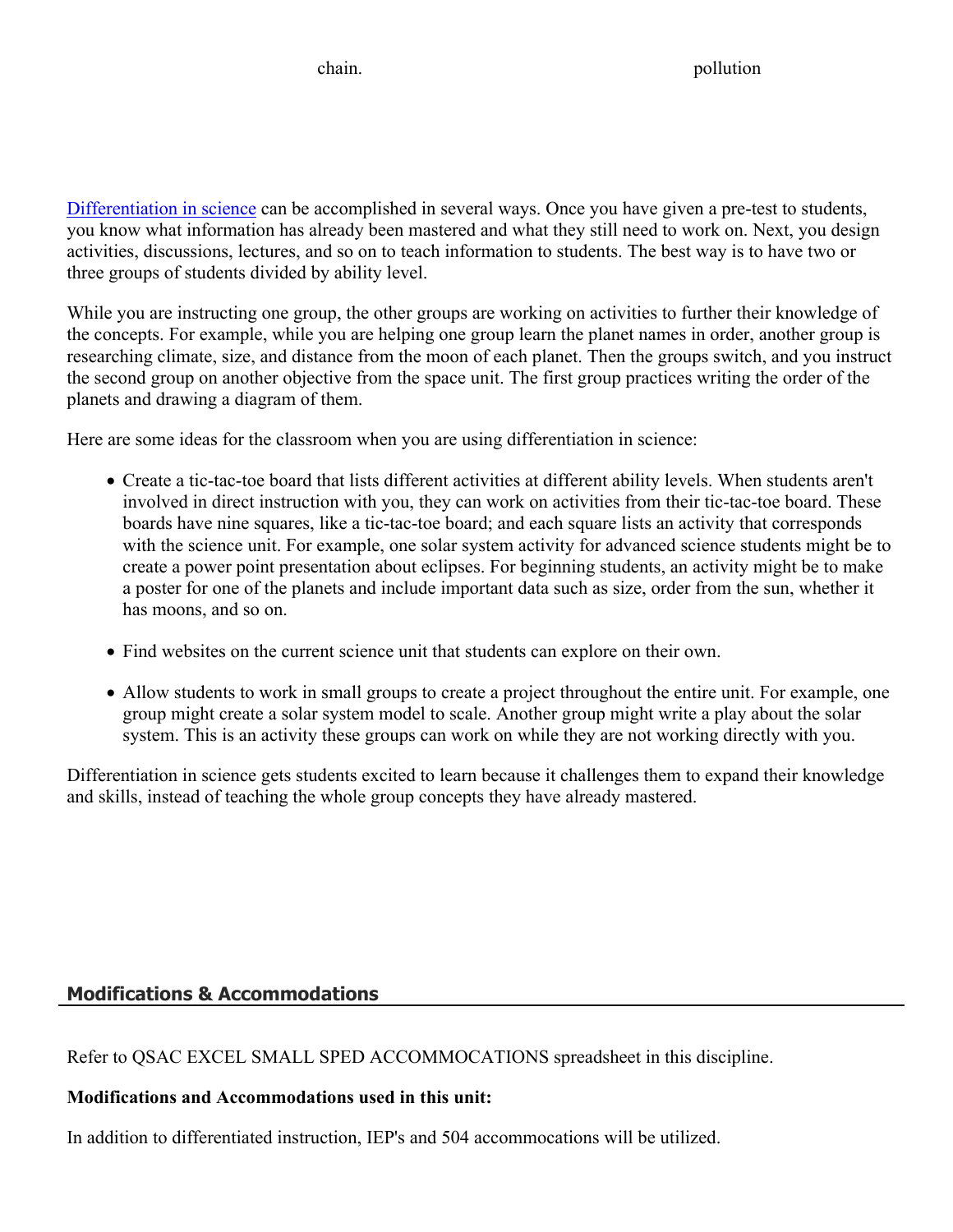#### **Benchmark Assessments**

**Benchmark Assessments** are given periodically (e.g., at the end of every quarter or as frequently as once per month) throughout a school year to establish baseline achievement data and measure progress toward a standard or set of academic standards and goals.

#### **Schoolwide Benchmark assessments:**

Aimsweb benchmarks 3X a year

Linkit Benchmarks 3X a year

#### **Additional Benchmarks used in this unit:**

#### **Formative Assessments**

Assessment allows both instructor and student to monitor progress towards achieving learning objectives, and can be approached in a variety of ways. **Formative assessment** refers to tools that identify misconceptions, struggles, and learning gaps along the way and assess how to close those gaps. It includes effective tools for helping to shape learning, and can even bolster students' abilities to take ownership of their learning when they understand that the goal is to improve learning, not apply final marks (Trumbull and Lash, 2013). It can include students assessing themselves, peers, or even the instructor, through writing, quizzes, conversation, and more. In short, formative assessment occurs throughout a class or course, and seeks to improve student achievement of learning objectives through approaches that can support specific student needs (Theal and Franklin, 2010, p. 151).

#### **Formative Assessments used in this unit:**

Formative assessments as listed in unit.

See assessments located in the unit link above

### **Summative Assessments**

**Summative assessments** evaluate student learning, knowledge, proficiency, or success at the conclusion of an instructional period, like a unit, course, or program. Summative assessments are almost always formally graded and often heavily weighted (though they do not need to be). Summative assessment can be used to great effect in conjunction and alignment with formative assessment, and instructors can consider a variety of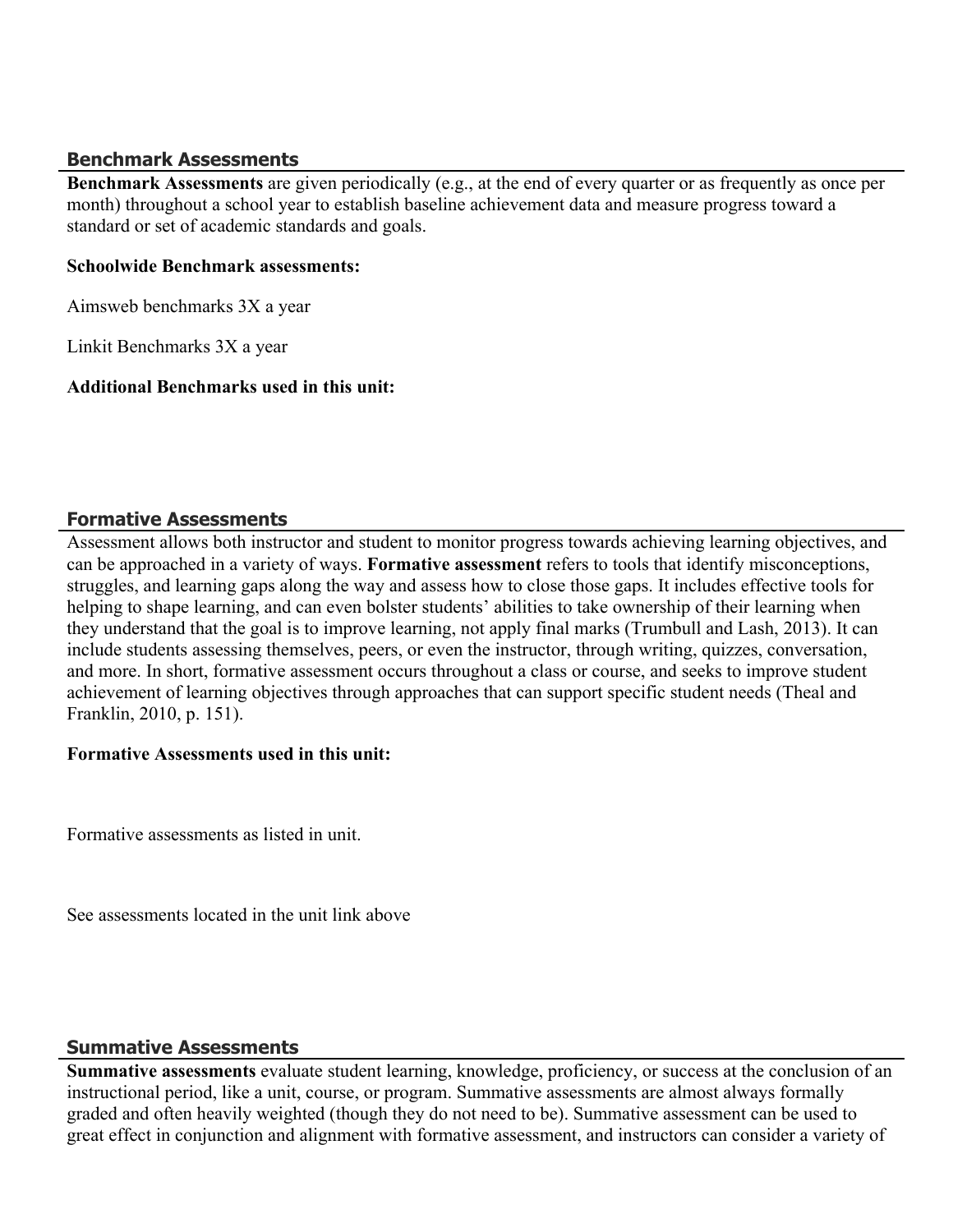ways to combine these approaches.

### **Summative assessments for this unit:**

Summative assessments as listed in unit.

See assessments located in the unit link above

### **Instructional Materials**

See materials located in Unit above.

Discovery Techbook

Teacher made materials

Additonal labs available through NJCTL on line curriculum

#### **Standards**

|               | Human activities, such as the release of greenhouse gases from burning fossil fuels, are<br>major factors in the current rise in Earth's mean surface temperature (global warming).<br>Reducing the level of climate change and reducing human vulnerability to whatever<br>climate changes do occur depend on the understanding of climate science, engineering<br>capabilities, and other kinds of knowledge, such as understanding of human behavior and                                                                                                                         |
|---------------|-------------------------------------------------------------------------------------------------------------------------------------------------------------------------------------------------------------------------------------------------------------------------------------------------------------------------------------------------------------------------------------------------------------------------------------------------------------------------------------------------------------------------------------------------------------------------------------|
|               | on applying that knowledge wisely in decisions and activities.<br>Examples of the design process include examining human environmental impacts,<br>assessing the kinds of solutions that are feasible, and designing and evaluating solutions<br>that could reduce that impact. Examples of human impacts can include water usage (such<br>as the withdrawal of water from streams and aquifers or the construction of dams and<br>levees), land usage (such as urban development, agriculture, or the removal of wetlands),<br>and pollution (such as of the air, water, or land). |
| SCI.MS-ESS3-5 | Ask questions to clarify evidence of the factors that have caused climate change over the<br>past century.                                                                                                                                                                                                                                                                                                                                                                                                                                                                          |
| SCI.MS-ESS3   | Earth and Human Activity                                                                                                                                                                                                                                                                                                                                                                                                                                                                                                                                                            |
|               | Examples of factors include human activities (such as fossil fuel combustion, cement<br>production, and agricultural activity) and natural processes (such as changes in incoming<br>solar radiation or volcanic activity). Examples of evidence can include tables, graphs, and<br>maps of global and regional temperatures, atmospheric levels of gases such as carbon<br>dioxide and methane, and the rates of human activities. Emphasis is on the major role that                                                                                                              |